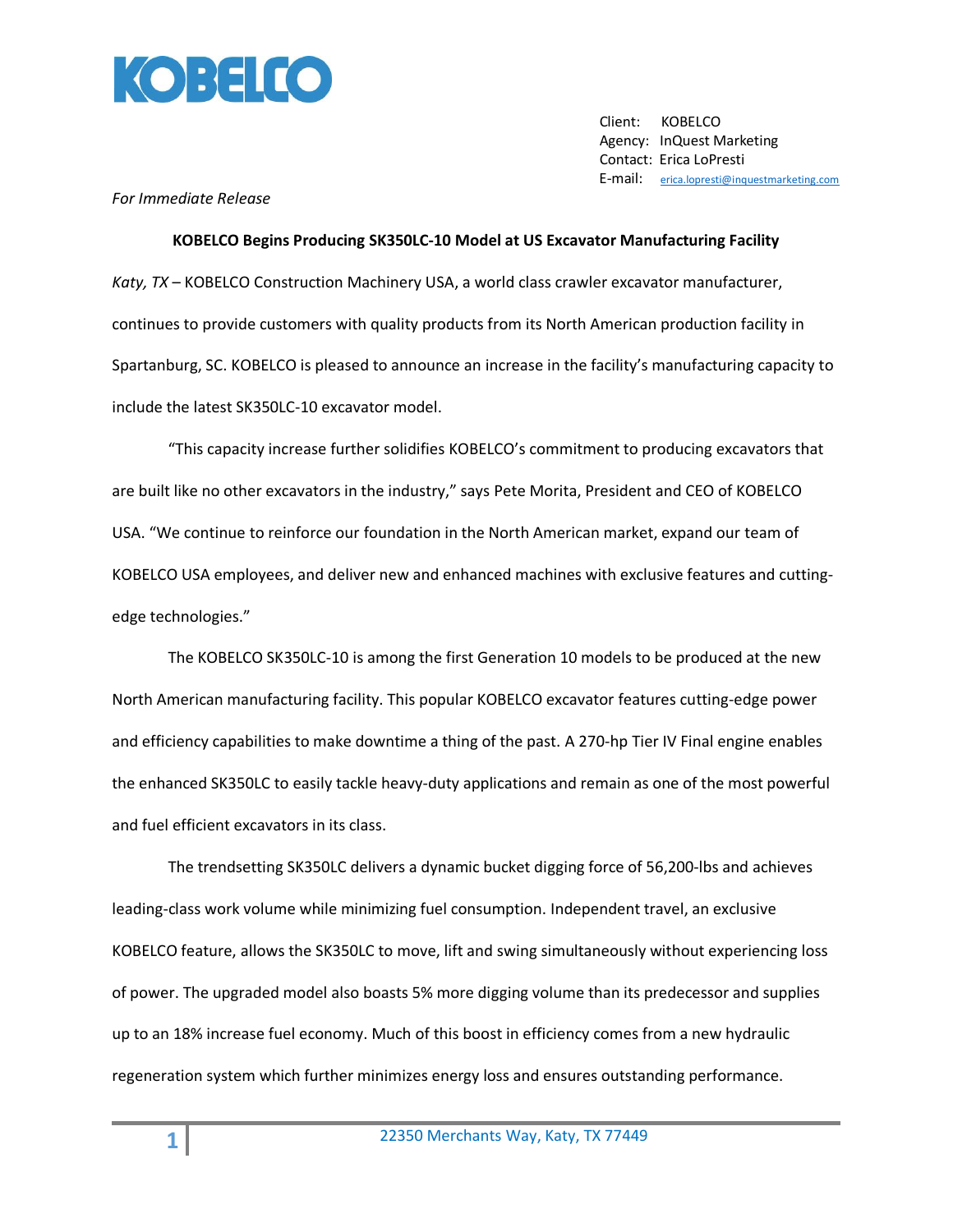

Transferring all that power into the job required an enhanced attachment structure for the SK350LC. The new unit provides ample power to lift the heaviest of loads and the rugged construction to stay safe while you follow through. A thicker arm base plate and redesigned boss shape improve overall stability while evenly distributing digging forces for optimum durability.

Product line offerings and capacity at the KOBELCO North American manufacturing facility will continue to be increased in accordance with market development. Models in the 20 and 35 ton weight class are currently being produced at the facility and future production plans are expected to include most KOBELCO excavator models.

KOBELCO Construction Machinery USA offers industry-leading crawler excavators in the 3,000 lb. to 245,000 lb. classes including zero tail swing, compact, standard, long-reach, mass excavation, and demolition models. Well-known as the excavator authority, KOBELCO is committed to producing quality machines with advanced productivity-boosting features and innovative technologies. With premier capabilities such as no time limit power boost and exclusive independent travel, KOBELCO machines ensure superior performance and efficiency for the toughest worksite challenges.

 For more information on KOBELCO Construction Machinery USA or KOBELCO products, please visit www.KOBELCO-USA.com or call 281-888-8430.

-end-

Release Photo: